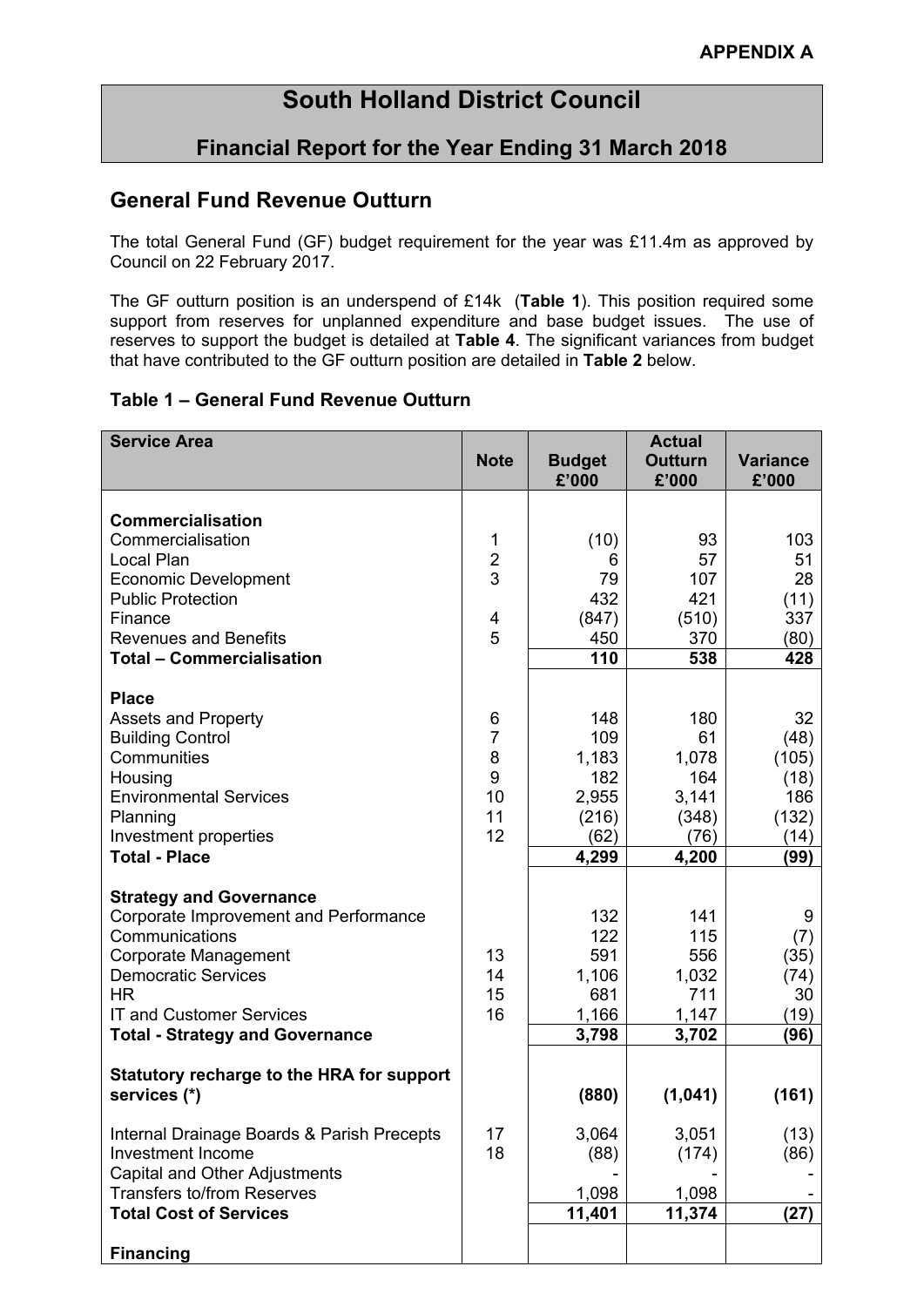| <b>Service Area</b>            | <b>Note</b> | <b>Budget</b><br>£'000 | <b>Actual</b><br>Outturn<br>£'000 | <b>Variance</b><br>£'000 |
|--------------------------------|-------------|------------------------|-----------------------------------|--------------------------|
| <b>Government Grants</b>       | 19          | (3, 133)               | (3,420)                           | (287)                    |
| Council Tax                    |             | (5, 416)               | (5, 416)                          |                          |
| <b>Retained Business Rates</b> | 20          | (2,852)                | (2, 552)                          | 300                      |
| <b>Total Financing</b>         |             | (11, 401)              | (11, 388)                         | 13                       |
|                                |             |                        |                                   |                          |
| <b>Variance</b>                |             | $\blacksquare$         | (14)                              | (14)                     |

*(\*) Support service recharges are a non-controllable cost to budget holders, and are therefore not* reported as part of the service analysis above. An adjusting line has been added to show the value of *recharges to the HRA, for support services and corporate management (including the debt management recharge); a corresponding debit entry is showing in the HRA table below.*

#### **Notes to Table 1:**

- 1. *Commercialisation +£103k* Accounting adjustment due to alarm monitoring income transferred from HRA of £151k, offset by vacancy savings in Planning Policy.
- 2. *Local Plan +£51k* additional professional fees incurred in excess of reserve
- 3. *Economic Development +£28k* lower than anticipated rechargeable costs against Grants4Growth grant claims.
- 4. *Finance +£337k* savings assumptions of £127k in the base budget, in excess of Moving Forward targets, corporate vacancy factor of £151k (offset by vacancies across service areas), increased banking charges of £28k due to use of Allpay and agency cover within finance team, offset by vacancies in Corporate Management.
- 5. *Revenues and Benefits (£80k)* increased housing benefit overpayment recovery.
- 6. *Assets and Property +£32k* additional professional fees, repairs and maintenance costs and additional rental payments.
- 7. *Building Control (£48k)* additional fee income achieved.
- 8. *Communities (£105k)* vacancies across the service area, overachievement of income targets at South Holland Centre, running cost savings at other sites and facilities including Ayscoughfee Hall and reduction in community grant requests.
- 9. *Housing (£18k)* additional staff costs due to agency cover and increased B&B costs due to bad weather, offset by additional rent income and increased cost recovery through DFG management fees.
- 10. *Environmental Services +£186k* Overspend of £78k in relation to staff costs to cover sickness and vacancies to maintain core services, increased vehicle running costs of £39k (insurance, fuel and maintenance) and loss of car park income of £43k due to theft of car park machine.
- 11. *Planning (£132k)* additional fee income achieved.
- 12. *Investment properties (£14k)* additional rent following reviews taking effect and planned maintenance savings.
- 13. *Corporate Management (£35k)* net staff savings due to vacancies and SHDC share of tax liability.
- 14. *Democratic Services (£74k)* vacancies and increased cost recovery for elections (£71k) and legal services savings of (£59k), offset by initial cost of establishing the contracts and procurements team and slippage in achievement of contracts savings target.
- 15. *HR +£30k* additional staff training, iTrent costs and Apprentice Levy.
- 16. *IT and Customer Services (£19k)* license cost savings of (£31k) offset by other service variations.
- 17. *IDB & Parish Precepts (£13k)* IDB levy received after budget set.
- 18. *Investment Income (£86k)* Additional income on investments arising from increased interest rates and higher levels of reserves than budgeted,
- 19. *Government Grants (£287k)* additional Section 31 grant received.
- 20. *Retained Business Rates +£300k* One off tariff payment due to the impact of revaluations from 1 April 2017. Additional renewable energy rate income.

## **Housing Revenue Account**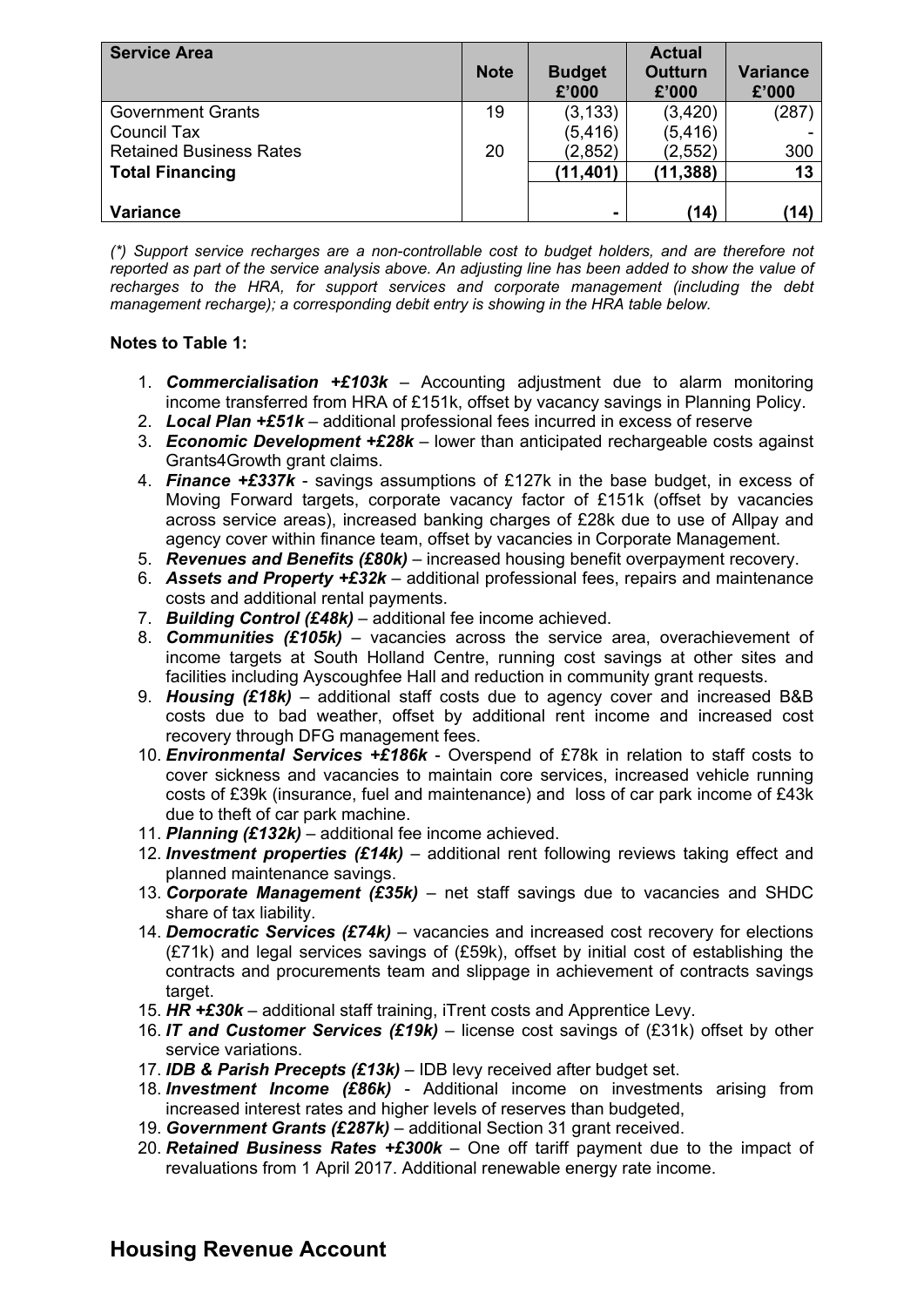## **Table 2 – HRA Revenue Outturn**

| <b>Service Area</b>                                                                  | <b>Note</b>    | <b>Budget</b><br>£'000 | <b>Actual</b><br><b>Outturn</b><br>£'000 | <b>Variance</b><br>£'000 |
|--------------------------------------------------------------------------------------|----------------|------------------------|------------------------------------------|--------------------------|
|                                                                                      |                |                        |                                          |                          |
| Rent Income - Dwellings                                                              |                | (15,024)               | (15,029)                                 | (5)                      |
| <b>Charges for Services and Facilities</b>                                           | 1              | (946)                  | (1,220)                                  | (274)                    |
| <b>Contributions to Expenditure</b>                                                  | $\overline{2}$ | (37)                   | (22)                                     | 15                       |
| <b>Total Income</b>                                                                  |                | (16,007)               | (16, 271)                                | (264)                    |
|                                                                                      |                |                        |                                          |                          |
| Repairs and Maintenance                                                              | 3              | 3,211                  | 3,188                                    | (23)                     |
| Supervision and Management                                                           | $\overline{4}$ | 2,965                  | 3,157                                    | 192                      |
| Rents, rates, taxes and other charges                                                |                | 71                     | 67                                       | (4)                      |
| Depreciation                                                                         | 5              | 2,300                  | 2,907                                    | 607                      |
| Movement in the allowance for bad debts<br>Statutory recharge to the HRA for support | 6              | 119                    | 54                                       | (65)                     |
| services                                                                             | $\overline{7}$ | 880                    | 1,042                                    | 162                      |
| <b>Total Expenditure</b>                                                             |                | 9,546                  | 10,415                                   | 869                      |
|                                                                                      |                |                        |                                          |                          |
| <b>Contribution from Operations</b>                                                  |                | (6, 461)               | (5,856)                                  | 605                      |
| Investment Income                                                                    | 8              | (62)                   | (87)                                     | (25)                     |
| Interest Payable on £67.456m                                                         |                | 2,348                  | 2,348                                    |                          |
| Capital expenditure charged in year                                                  | 9              | 3,977                  |                                          | (3,977)                  |
| <b>Other Adjustments</b>                                                             | 10             |                        | (189)                                    | (189)                    |
| <b>Net (Surplus)/Deficit</b>                                                         |                | (198)                  | (3, 784)                                 | (3,586)                  |

#### *Notes to Table 2:*

- 1. *Charges for Services and Facilities (£274k)* accounting adjustment to include £151k alarm monitoring income, previously budgeted in the General Fund (offset by spend in supervision and management below), additional alarm income received in year and an increase in sewerage charge, sheltered housing and room hire income.
- 2. *Contributions to Expenditure +£15k* Reduced repairs charged to outside bodies.
- 3. *Repairs and Maintenance (£23k)* underspend on planned maintenance programme.
- 4. *Supervision and Management +£192k* Inclusion of alarm monitoring spend and agency staff costs.
- 5. *Depreciation +£607k* Budget was based on the social housing factor of 34% (value that the market value of council dwellings is discounted to to take into account the existing use as social housing) - this was increased to 42% during the year.
- 6. *Movement in the allowance for bad debts (£65k)* Reduced provision for rent arrears based on year end debt profile (The business plan includes an assumed annual increase in the provision to offset the impact of Welfare Reform).
- 7. *Statutory recharge to the HRA for support services +£162k* Adjustment made to support service recharges to reflect inflationary uplift (prior year charges had been static), and revised facilities and legal charges following service reviews.
- 8. *Investment Income (£25k)* Increased interest rates and revenue reserves
- 9. *Capital expenditure charged in year (£3,977k)* No direct revenue financing of capital required in year
- 10. *Other Adjustments (£189k)* Statutory and non statutory accounting requirements, offset by items within categories above, e.g. gain or loss on sale of non current assets, pensions adjustments etc.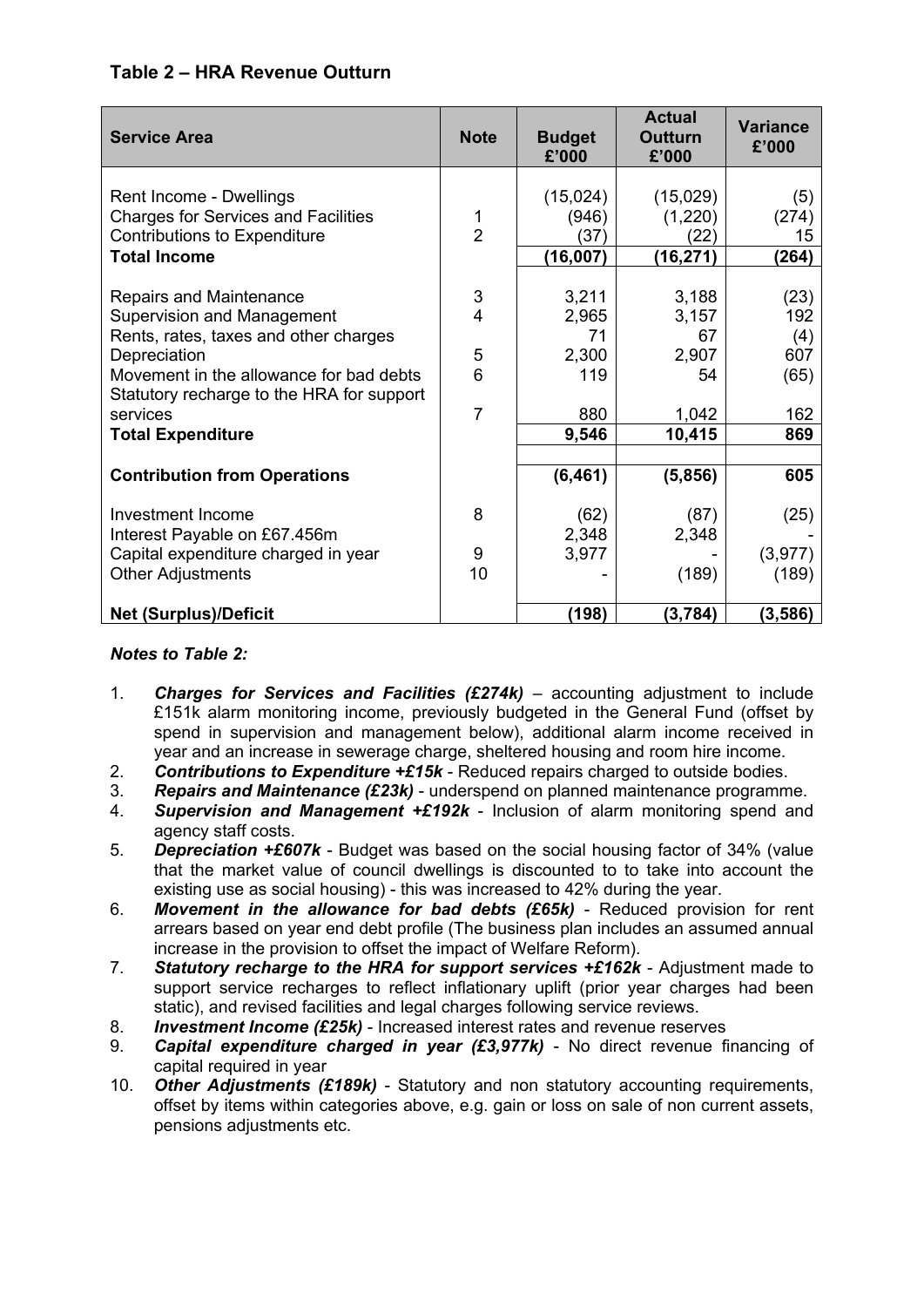## **RESERVES**

### **Table 3 – General Fund Reserves**

| <b>Reserve</b>                    | <b>Balance</b><br>31 March<br>2017<br>£'000 | <b>Contributions</b><br>to Reserve<br>£'000 | Use of<br><b>Reserve</b><br>£'000 | <b>Balance 31</b><br><b>March 2018</b><br>£'000 | <b>Comments</b>                                                                                                                                                                                                                                                                                             |
|-----------------------------------|---------------------------------------------|---------------------------------------------|-----------------------------------|-------------------------------------------------|-------------------------------------------------------------------------------------------------------------------------------------------------------------------------------------------------------------------------------------------------------------------------------------------------------------|
| Transformation                    | (809)                                       |                                             | 210                               | (599)                                           | <b>Use</b> - To fund expenditure against approved<br>Transformation projects                                                                                                                                                                                                                                |
| <b>Investment and Growth</b>      | (4, 753)                                    | (1, 140)                                    | 675                               | (5,218)                                         | <b>Contributions</b> - New Homes Bonus £1,098k and<br><b>Planning Grant £41k</b><br>Uses - Green Waste £59k; Delivery Unit £76k;<br>Priory Road £145k; base budget adjustment of<br>£359k                                                                                                                   |
| <b>Earmarked Grants</b>           | (254)                                       | (139)                                       | 80                                | (313)                                           | <b>Contributions</b> - flexible homelessness grant,<br>custom housebuilding grant, S106 monies.<br>Uses - HCA capacity funding.                                                                                                                                                                             |
| <b>Council Tax</b>                | (2,082)                                     | (344)                                       | 1,127                             | (1, 299)                                        | <b>Contributions</b> – Insurance Reserve balance<br>transferred in £220k; Grants for Growth £124k<br><b>Uses</b> – HIF Bid; Members' Designated Budgets;<br>Levy funding £295k; LDF; Spalding Special; Pride<br>£100k; £301k budgeted use of 16/17 surplus,<br>£325k support for increased tariff payments. |
| Insurance                         | (220)                                       |                                             | 220                               |                                                 | Use: Reserve balance transferred to Council Tax<br>Reserve                                                                                                                                                                                                                                                  |
| Replacement & Refurbishment       | (225)                                       | (136)                                       | 171                               | (189)                                           | <b>Contributions</b> – annual budget contribution<br>(£136k).<br>Use - £171k use of Reserve to support in year<br>planned maintenance programme                                                                                                                                                             |
| <b>Total Specific GF Reserves</b> | (8, 342)                                    | (1,759)                                     | 2,483                             | (7,618)                                         |                                                                                                                                                                                                                                                                                                             |
| <b>General Reserve</b>            | (2,064)                                     |                                             |                                   | (2,064)                                         |                                                                                                                                                                                                                                                                                                             |
| <b>Total Reserves</b>             | (10, 406)                                   | (1,759)                                     | 2,483                             | (9,682)                                         |                                                                                                                                                                                                                                                                                                             |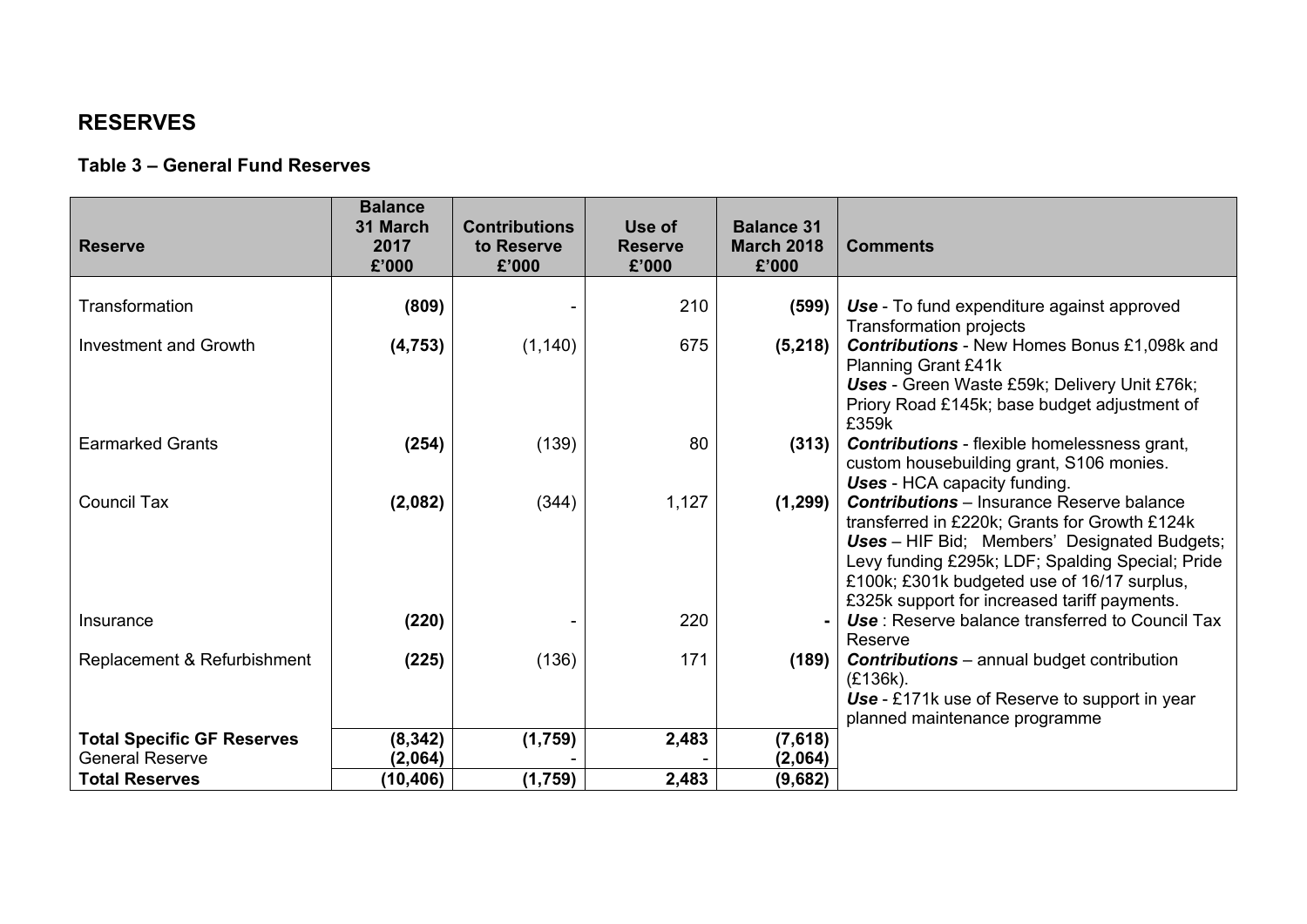# **Table 4 – Housing Revenue Account Reserves**

|                              | <b>Balance</b><br>31 March<br>2017 | <b>Contributions</b><br>to Reserve | Use of<br><b>Reserve</b> | <b>Balance</b><br>31 March<br>2018 | <b>Comments</b>                                                                                                                                                                       |
|------------------------------|------------------------------------|------------------------------------|--------------------------|------------------------------------|---------------------------------------------------------------------------------------------------------------------------------------------------------------------------------------|
|                              | £'000                              | £'000                              | £'000                    | £'000                              |                                                                                                                                                                                       |
| <b>HRA Working Balance:</b>  | (8,968)                            | (3,784)                            | 0                        | (12, 752)                          | Transfer of HRA surplus to reserve                                                                                                                                                    |
| <b>HRA Insurance Reserve</b> | (200)                              | 0                                  | $\pmb{0}$                | (200)                              |                                                                                                                                                                                       |
| <b>Major Repairs Reserve</b> | (6,696)                            | (2,907)                            | 3,168                    | (6, 435)                           | HRA depreciation contribution to MRR is<br>used to fund the capital programme in<br>future years. The transfer from MRR in-<br>year was used to fund 17/18 capital<br>programme spend |
|                              | (15, 864)                          | (6,691)                            | 3,168                    | (19, 387)                          |                                                                                                                                                                                       |
|                              |                                    |                                    |                          |                                    |                                                                                                                                                                                       |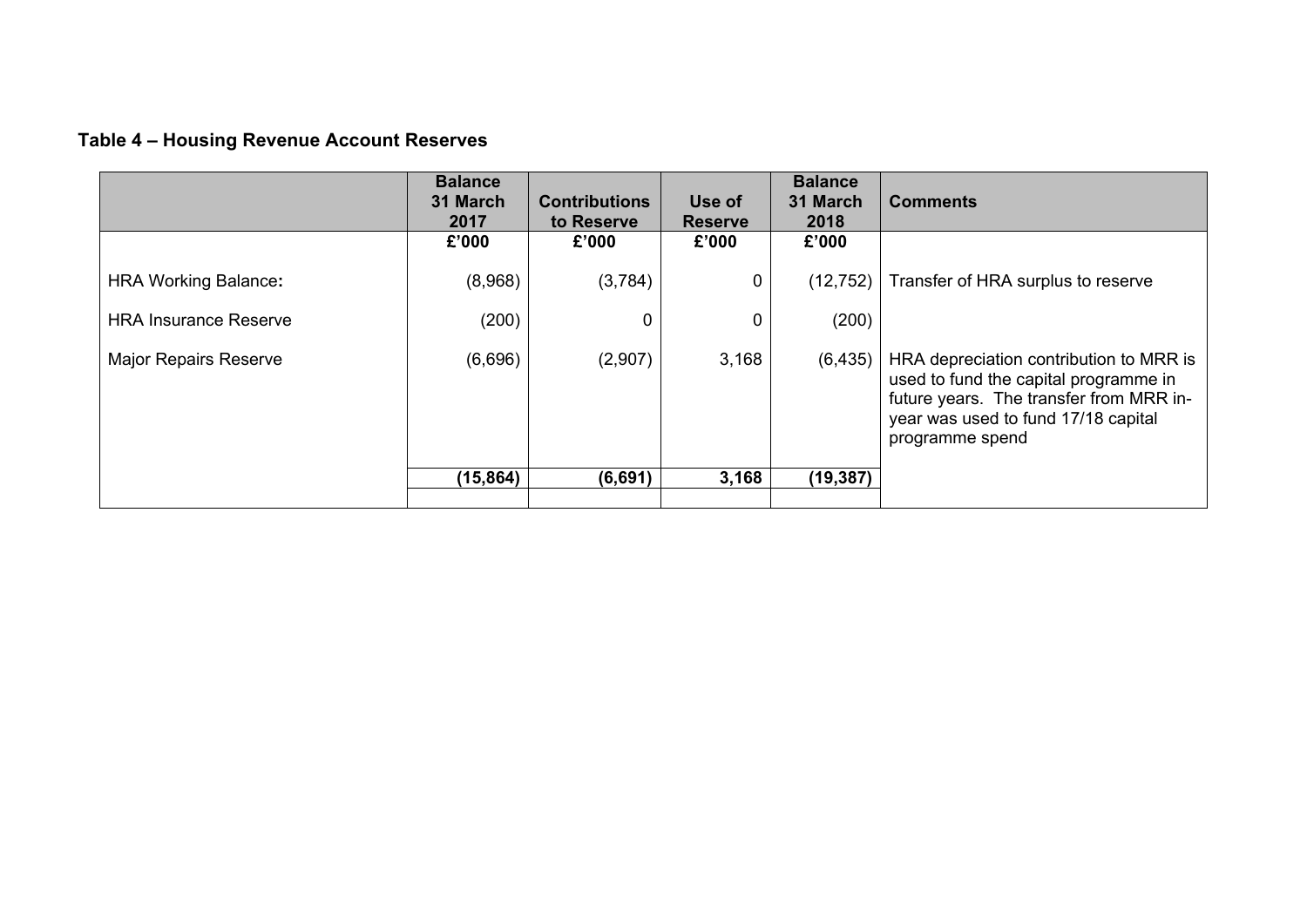## **CAPITAL PROGRAMME**

### **Table 5 – General Fund Capital Outturn**

| <b>Project</b>                                                                                                                                                                                                                                                                                                                                                                                                                                                                                                               | <b>Note</b>                                                                                                  | <b>Budget</b><br>2017/18<br>£'000                                                                         | <b>Actual</b><br><b>Outturn</b><br>2017/18<br>£'000                                   | <b>Variance</b><br>(under)/<br>overspend<br>£'000                                                                |
|------------------------------------------------------------------------------------------------------------------------------------------------------------------------------------------------------------------------------------------------------------------------------------------------------------------------------------------------------------------------------------------------------------------------------------------------------------------------------------------------------------------------------|--------------------------------------------------------------------------------------------------------------|-----------------------------------------------------------------------------------------------------------|---------------------------------------------------------------------------------------|------------------------------------------------------------------------------------------------------------------|
| <b>Disabled Facilities Grants</b><br>Decent Homes Unfit and Disrepair<br><b>Welland Homes</b><br><b>Travellers Sites</b><br><b>ICT Infrastructure</b><br>Council Chamber Conference System<br><b>Grants for Growth</b><br>Garden Waste (bins and vehicle)<br><b>SHDC Self Service Reception</b><br><b>Digital Vision</b><br><b>Warden Tree Industrial Estate</b><br><b>Fleet Road Industrial Estate</b><br>Railway Lane Industrial Estate<br>Appropriation of Land<br>Priory Road DWP Works<br><b>Total Approved Schemes</b> | 1<br>1<br>$\overline{2}$<br>3<br>4<br>5<br>6<br>4<br>$\overline{7}$<br>$\overline{7}$<br>$\overline{7}$<br>8 | 585<br>75<br>1,007<br>201<br>336<br>28<br>371<br>240<br>51<br>182<br>47<br>55<br>65<br>94<br>350<br>3,687 | 377<br>36<br>1,121<br>127<br>28<br>452<br>59<br>51<br>10 <sup>1</sup><br>345<br>2,606 | (208)<br>(39)<br>114<br>(201)<br>(209)<br>81<br>(181)<br>(172)<br>(47)<br>(55)<br>(65)<br>(94)<br>(5)<br>(1,081) |
| <b>Financed By:</b><br><b>Capital Receipts</b><br><b>Capital Grants and Contributions</b><br><b>Internal Borrowing</b><br><b>Revenue Resources</b><br><b>Schemes Subject to Approval</b><br>Grounds maintenance<br>Digital vision<br><b>Growth Fund</b><br><b>Total</b>                                                                                                                                                                                                                                                      | 9<br>10<br>11                                                                                                | 807<br>1,233<br>1,006<br>641<br>3,687<br>50<br>329<br>1,000<br>1,379                                      | 165<br>1,065<br>1,121<br>255<br>2,606                                                 | 642<br>168<br>(115)<br>386<br>1,081<br>(50)<br>(329)<br>(1,000)<br>(1, 379)                                      |
| <b>Financed By:</b><br><b>Capital Receipts</b><br><b>Revenue Resources</b>                                                                                                                                                                                                                                                                                                                                                                                                                                                   |                                                                                                              | 329<br>1,050<br>1,379                                                                                     | $\mathbf{0}$                                                                          | 329<br>1,050<br>(1, 379)                                                                                         |
| <b>Total All Schemes</b>                                                                                                                                                                                                                                                                                                                                                                                                                                                                                                     |                                                                                                              | 5,066                                                                                                     | 2,606                                                                                 | (2, 460)                                                                                                         |

#### *Notes to Table 5:*

- 1. *Disabled Facilities Grants (£247k)* Scheme referrals from LCC less than available LA funding (unused balance to capital grants unapplied reserve for future spend). Additional Grant funding received from Government fully used.
- 2. *Welland Homes +£114k* Issue of Development Loan in 2017-18 as per revised Business Plan approved by Council in March 2018.
- 3. *Travellers Sites (£201k)* No spend against the provision for Travellers' Sites while the project is re-assessed. Scheme to be removed from capital programme and then reinstated in 2018/19 when clearer plans exist.
- 4. *ICT Infrastructure and Digital Vision (£381k)* Slipped Digital Vision 2016-17 budget (£172k) not fully utilised. Underspend of the ICT Infrastructure investment (£206k) to be slipped into 2018-19 due to a delay in device refresh and Office 365 work.
- 5. *Grants for Growth +£81k* Additional spend supported by grant income.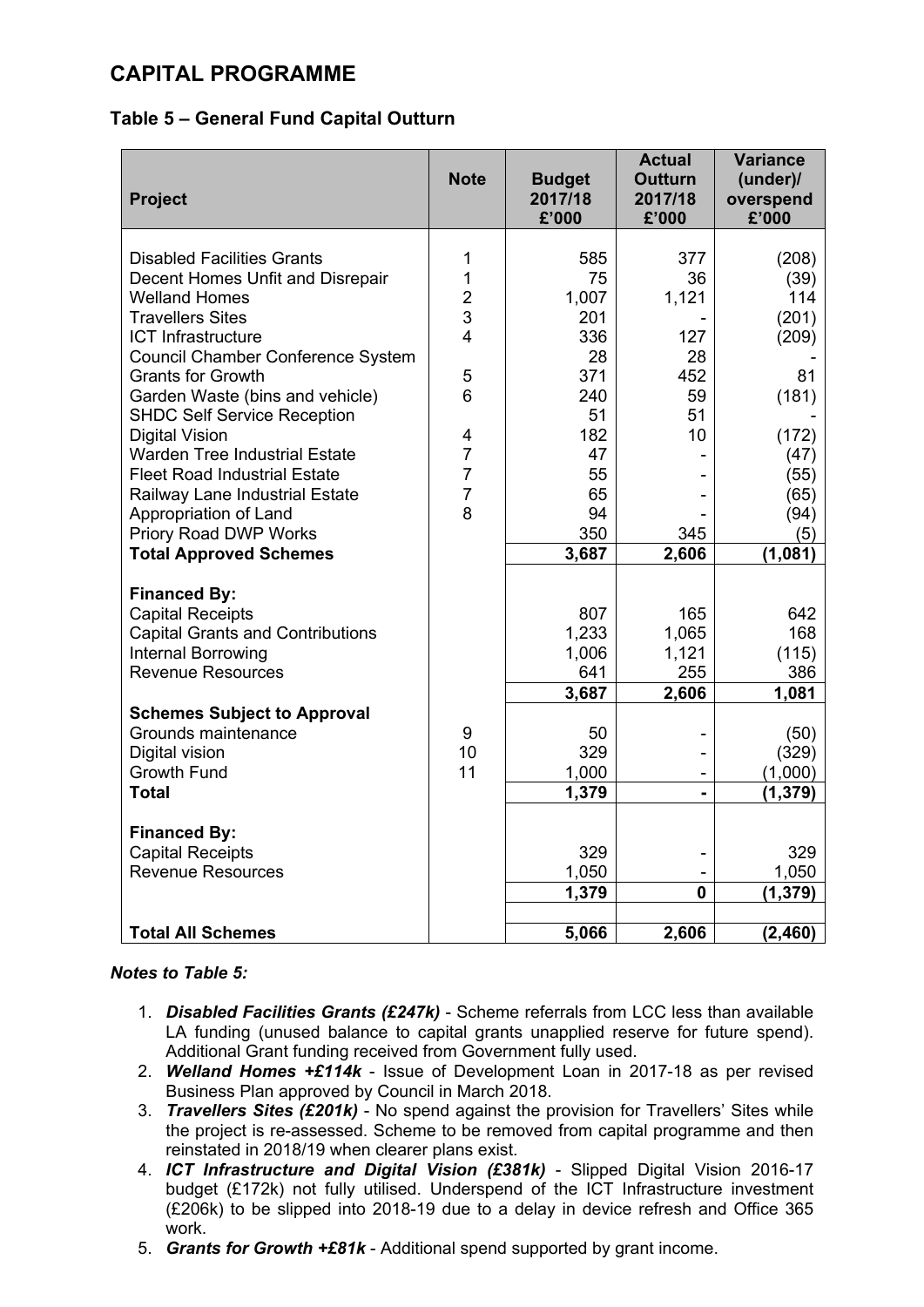- 6. *Garden Waste bins and vehicles (£181k)* Bins procured. Garden Waste vehicle now due to be delivered during 2018-19.
- 7. *Property (£167k)* Industrial Units re-roofing now scheduled for 2018-19.
- 8. *Appropriation of Land (£94k)* No monetary transaction transfer from HRA to General Fund and subsequently sold for development.
- 9. *Environmental Services (£50k)* Revised vehicle/plant replacement programme has been agreed by Council and due to commence during 2018-19.
- 10. *Digital Vision (£329k)* 2017-18 Digital Vision not allocated to a project. Budget will be slipped into 2018-19 with new projects for spend to be approved.
- 11. *Growth Fund (£1,000k*) Not allocated to a specific scheme.

### **Table 6 – Housing Revenue Account Capital Outturn**

| <b>Project</b>                                                  | <b>Budget</b><br>2017/18<br>£'000 | <b>Actual</b><br><b>Outturn</b><br>£'000 | <b>Variance</b><br>(under)<br>overspend<br>£'000 | <b>Note</b>    |
|-----------------------------------------------------------------|-----------------------------------|------------------------------------------|--------------------------------------------------|----------------|
|                                                                 |                                   |                                          |                                                  |                |
| <b>Central Heating Upgrade</b>                                  | 1,317                             | 1,341                                    | 24                                               | 1              |
| Kitchen and Bathroom Replacement                                | 1,454<br>107                      | 1,043<br>77                              | (411)                                            | 1<br>1         |
| <b>Electrical Upgrade</b><br>Renewable Energy/Energy Efficiency | 125                               | 128                                      | (30)<br>З                                        | 1              |
| <b>Other Component Replacements</b>                             | 211                               |                                          | (211)                                            | 1              |
| Council House - Re-Roofing                                      | 701                               | 146                                      | (555)                                            | 1              |
| Fees                                                            | 219                               |                                          | (219)                                            | 1              |
| <b>Decent Homes</b>                                             | 4,134                             | 2,735                                    | (1, 399)                                         |                |
|                                                                 |                                   |                                          |                                                  |                |
| Sewerage Treatment Plant                                        | 65                                | 25                                       | (40)                                             | 2              |
| The Square                                                      | 63                                | 5                                        | (58)                                             | $\overline{2}$ |
| <b>Major Area Schemes</b>                                       | 128                               | 30                                       | (98)                                             |                |
| <b>ICT Infrastructure</b>                                       | 184                               | 186                                      | 2                                                |                |
| <b>IT/System</b>                                                | 184                               | 186                                      | $\overline{2}$                                   |                |
|                                                                 |                                   |                                          |                                                  |                |
| <b>Major Adaptions</b>                                          | 400                               | 346                                      | (54)                                             | 3              |
| <b>Aids &amp; Adaptions</b>                                     | 400                               | 346                                      | (54)                                             |                |
| <b>New Build</b>                                                | 1,145                             |                                          | (1, 145)                                         | 4              |
| Buy Back - Shared Ownership                                     | 165                               | 72                                       | (93)                                             | 5              |
| <b>Total Approved Schemes</b>                                   | 6,156                             | 3,369                                    | (2,787)                                          |                |
| <b>Financed By:</b><br><b>Capital Receipts</b>                  | 528                               | 186                                      | 342                                              |                |
| <b>Direct Revenue Funding</b>                                   | 759                               |                                          | 759                                              |                |
| <b>Major Repairs Reserve</b>                                    | 4,869                             | 3,168                                    | 1,701                                            |                |
| <b>Grants and Contributions</b>                                 |                                   | 15                                       | (15)                                             |                |
|                                                                 | 6,156                             | 3,369                                    | 2,787                                            |                |
| <b>Schemes Subject to Approval</b><br><b>Affordable Housing</b> | 3,851                             |                                          | (3,851)                                          | 6              |
| Financed By:<br><b>Capital Receipts</b>                         | 633                               |                                          | 633                                              |                |
| <b>Direct Revenue Funding</b>                                   | 3,218                             |                                          | 3,218                                            |                |
|                                                                 | 3,851                             |                                          | 3,851                                            |                |
|                                                                 |                                   |                                          |                                                  |                |
| <b>Total HRA</b>                                                | 10,007                            | 3,369                                    | (6, 638)                                         |                |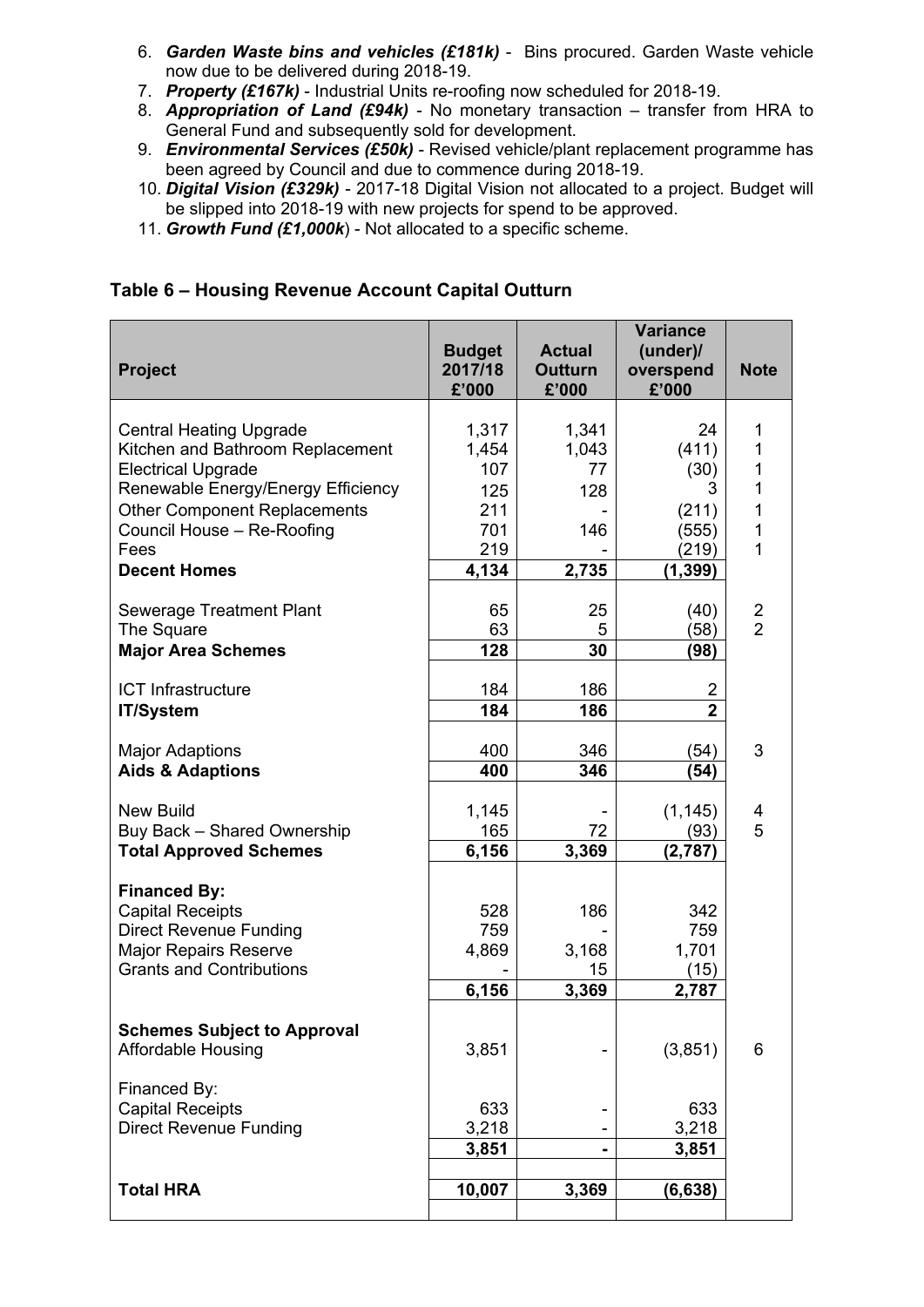- 1. *Decent Homes (£1,399k)* Schemes not progressed as planned. Assumed roof lives extended and new contract let in 2017 for replacement of concrete gutters, contractual issues in relation to the Kitchen and Bathrooms programme and slippage in the component replacement programmes.
- 2. *Major Area Schemes (£98k)* Delays in tender for The Square and only one sewerage treatment completed, project to be continued in 2018/19.
- 3. *Aids & Adaptations (£54k)* Programme is demand-led due to the nature of the works.
- 4. *New Build (£1,145k)* Weston Development and Seven Road phasing for delivery of schemes.
- 5. *Buy Back Shared Ownership (£93k)* One shared ownership property purchased during 2017-18.
- 6. *New Build (£3,851k)* Balance carried over from 2016/17 new build programme currently being reviewed.

## **Capital Receipts**

### **Table 7 – Capital Receipts 2017-18**

There were 19 right-to-buy sales during the year. The total receipts for 2017/18 were £1.5m, before administration costs and pooling payments, compared to a budget of £1.2m. All Capital Receipts relate to the HRA with the exception of the repayment of Decent Homes loans (£26k) and land sales (£195k)..

| <b>Description</b>                                                                                                                                         | 2017-18<br><b>Receipts</b><br>£'000     |
|------------------------------------------------------------------------------------------------------------------------------------------------------------|-----------------------------------------|
| <b>Right to Buy</b><br><b>Land Sales</b><br>Mortgages repaid<br><b>Town Husband Repaid</b><br><b>Repayment of RTB Discount</b><br>Repayment of Grants (GF) | (1,240)<br>(195)<br>(1)<br>(76)<br>(26) |
| <b>Total</b>                                                                                                                                               | (1,539)                                 |

## **Capital Financing Requirement (CFR)**

Table 8 below shows the CFR which is a prudential indicator and shows the underlying need to borrow, based on the actual position at the end of 2017/18. Where the CFR is positive it denotes the need to borrow.

### **Table 8 – Capital Financing Requirement**

|                 | 2016/17 | 2017/18 | 2018/19 | 2019/20 |
|-----------------|---------|---------|---------|---------|
|                 | £'000   | £'000   | £'000   | £'000   |
| CFR - Non HRA   | 2,557   | 3,847   | 5,555   | 8,615   |
| $CFR - HRA$     | 68,609  | 68,439  | 68,439  | 68,439  |
| <b>Total</b>    | 71,166  | 72,286  | 73,994  | 77,054  |
| Movement in CFR | 1,274   | 1,120   | 1,708   | 3,060   |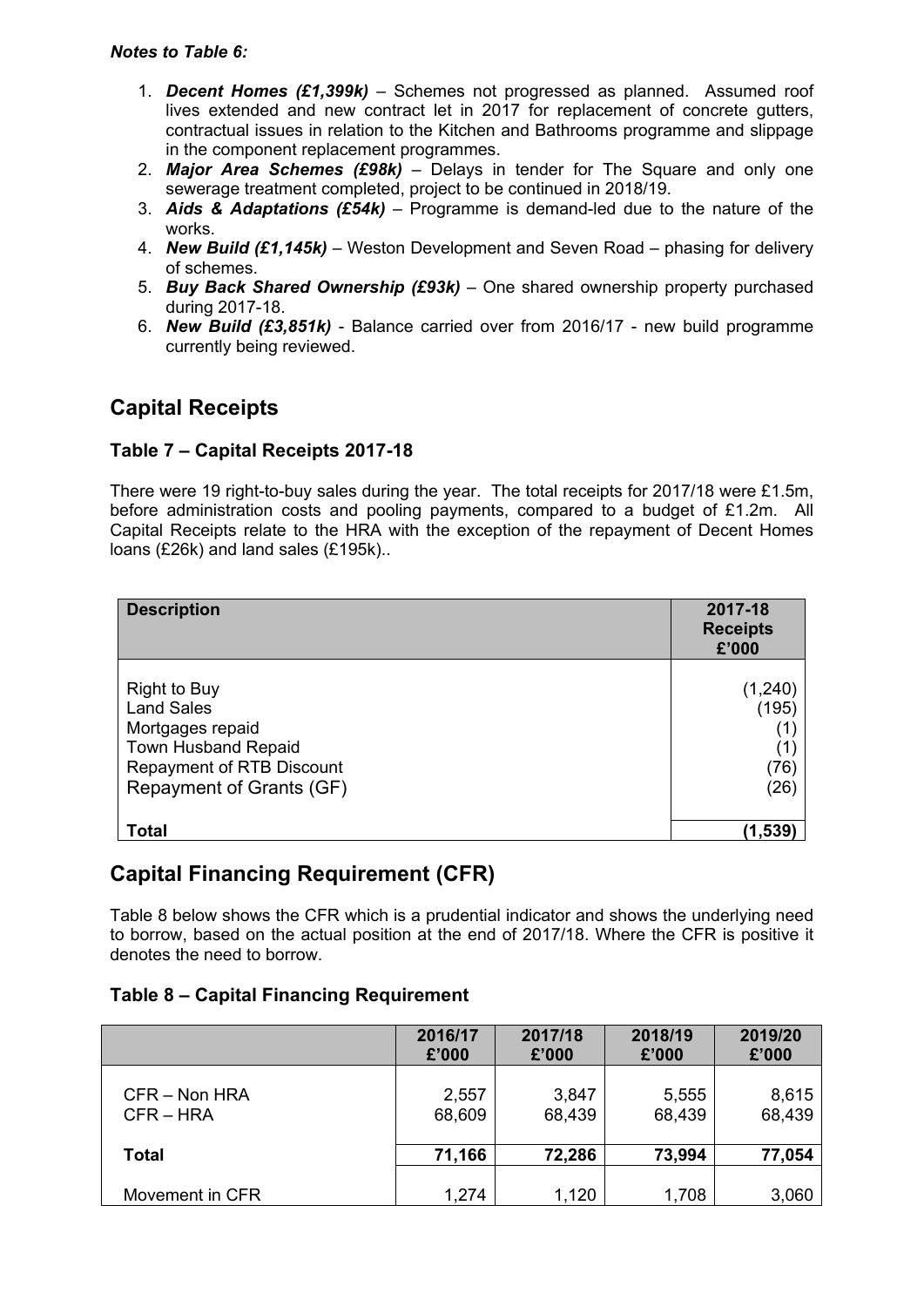# **Treasury**

## **Security**

The Council has not adopted any formal benchmarks for the management of risk as Officers believe that decisions on counterparties and maximum investment levels are adequate to monitor the current and trend positions and amend the operational strategy to manage risk as conditions change. The Council uses the creditworthiness service provided by Capita Asset Services which provides a maximum duration for investments depending on the colour rating calculated for each financial institution.

All investments held by the Council were within the recommended maximum duration at the time the investment was made.

Cambridgeshire County Council, £4,000,000 CCLA, £2,600,000 Coventry Building Society, £4,000,000 Lloyds Bank, £3,292,688 London Borough of Enfield, £5,000,000 Municipal Bonds First Abu Dhabi **Agency**, £50,000 Bank, £5,000,000 Oadby & Wigston Borough Council, £3,000,000 Qatar National Bank, £1,000,000 Royal Bank of Scotland, £5,000,000 Svenska Handelsbanken, £513,096 Telford & Wrekin Council, £3,000,000 Welland Home Welland Homes Equity, £876, 966<sub>ng</sub> Term Debtor,  $E$ 1,529,318 **Counterparty Exposure**

The chart below shows how the Council's funds are spread between differing counterparties.

### **Cash**

The Council's average level of deposits during 2017/18 was £41.7m. As at 31 March 2018 investments held were £38.9m of which £3.9m was instant access cash available to meet cash flow requirements. Longer term investments were made up of:

£32.5m - short term investments up to 12 months £877k - Welland Homes equity £50k – Municipal Bond Agency Equity £1.529m - loans to Welland Homes